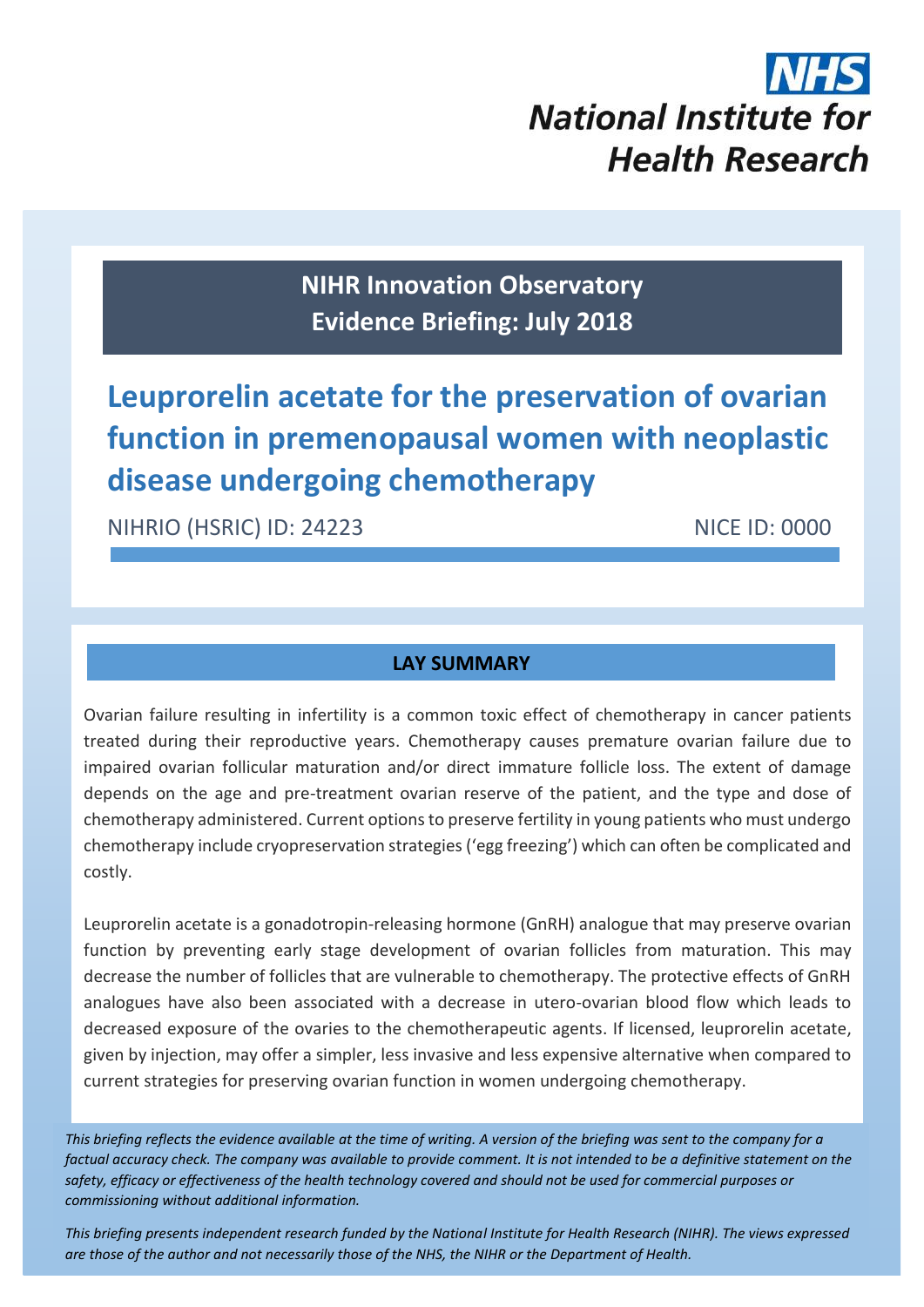#### **TARGET GROUP**

Preservation of ovarian function in premenopausal women with neoplastic disease undergoing chemotherapy treatment

#### **TECHNOLOGY**

#### <span id="page-1-1"></span>**DESCRIPTION**

Leuprorelin acetate (Prostap DCS) is a synthetic nonapeptide that is a potent gonadotropin-releasing hormone (GnRH) receptor agonist. As its basic mechanism of action, leuprolide acetate suppresses gonadotrope secretion of luteinizing hormone and follicle-stimulating hormone that subsequently suppresses gonadal sex steroid production. 1

In the preservation of ovarian function, it has been suggested that GnRH analogues work by suppressing gonadotropin levels to stimulate pre-pubertal hormonal milieu and subsequently preventing primordial follicles from maturation and therefore decreasing the number of follicles that are more vulnerable to chemotherapy. The protective effect of GnRH analogues have also been associated with decrease in utero-ovarian perfusion which leads to decreased exposure of the ovaries to the chemotherapeutic agents, upregulation of intragonadal anti-apoptotic molecules such as sphingosine-1-phosphate, and protection of the undifferentiated germline stem cells.<sup>2</sup> GnRH analogues may also protect ovarian function by directly activating GnRH receptors on ovaries, although the extent of the mechanism of action remains largely theoretical and requires further clinical study.3,4

<span id="page-1-5"></span><span id="page-1-4"></span><span id="page-1-2"></span><span id="page-1-0"></span>In a phase III trial (POEMS, NCT00068601) the GnRH analogue goserelin acetate (Zoladex) was administered in combination with chemotherapy and was associated with less premature ovarian failure (POF) and more pregnancies, with improved disease-free survival and overall survival in premenopausal women with breast cancer.<sup>5,6</sup> Furthermore, the results of a phase III trial (PROMISE-GIM6, NCT00311636) found that the use of GnRH analogue triptorelin acetate (Decapeptyl) during chemotherapy in premenopausal patients with early-stage breast cancer reduced the occurrence of chemotherapy-induced early menopause.<sup>7,8</sup>

<span id="page-1-6"></span><span id="page-1-3"></span>A phase II study of leuprorelin acetate on ovarian function preservation in premenopausal patients with breast cancer provided clinical evidence that treatment before and during adjuvant chemotherapy reduced the risk of developing premature ovarian failure in premenopausal patients with breast cancer.<sup>[4](#page-1-0)</sup> Further clinical trials are warranted to assess the appropriate patient group that will benefit most from ovarian suppression treatment[.](#page-1-1)<sup>2</sup> The company propose a treatment dose of leuprorelin acetate 3.75mg every calendar month or 11.25mg every three calendar months for duration of chemotherapy therapy to potentially preserve ovarian function in premenopausal women with neoplastic disease.<sup>a</sup>

Leuprorelin acetate (Prostap SR DCS, Prostap 3 DCS) is currently licensed in the UK for the following indications:[9,](#page-2-0)[10](#page-2-1)

Metastatic prostate cancer

**.** 

Locally advanced prostate cancer, as an alternative to surgical castration

a Information provided by company on UK PharmaScan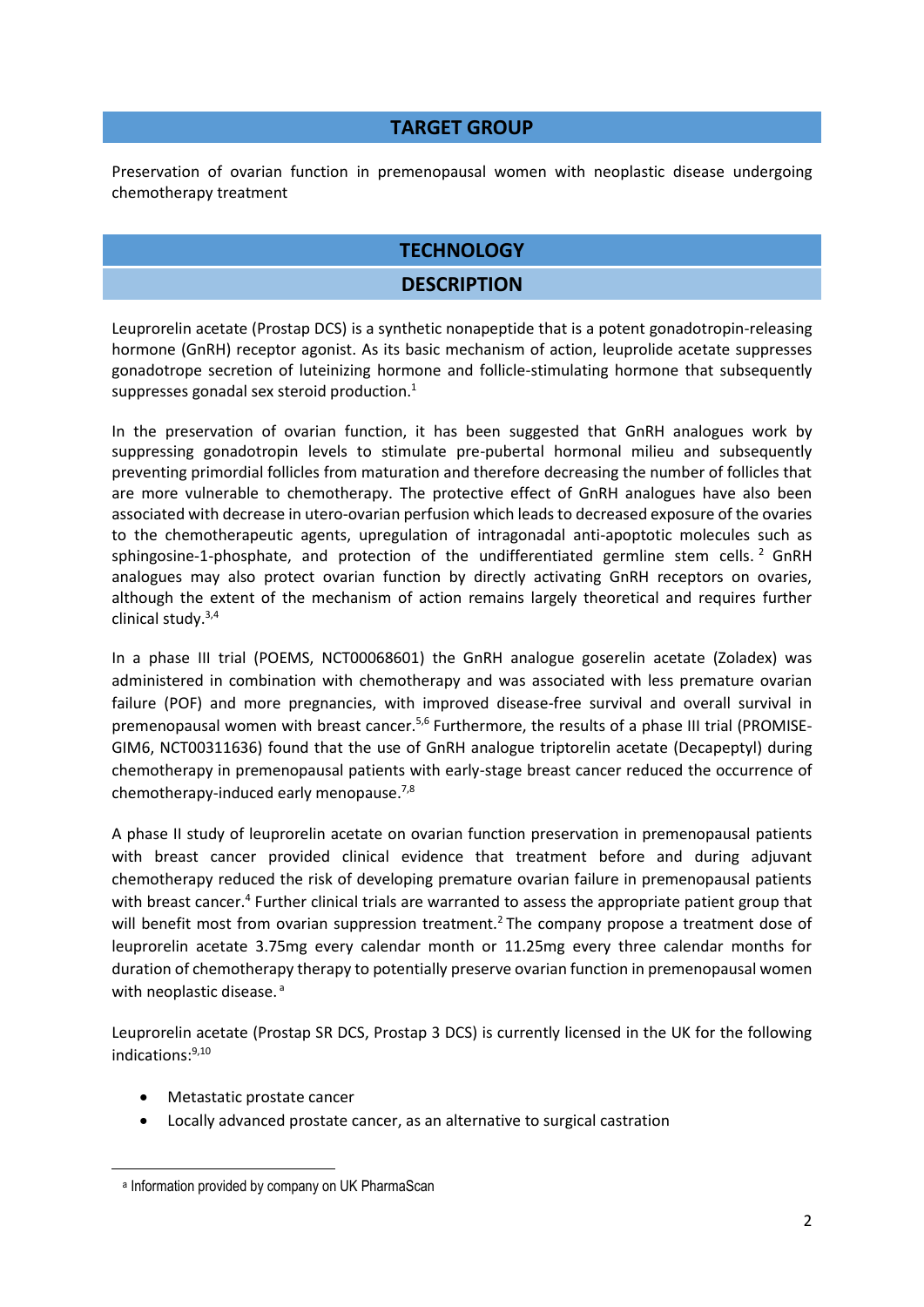- As an adjuvant treatment to radiotherapy in patients with high-risk localised or locally advanced prostate cancer
- As an adjuvant treatment to radical prostatectomy in patients with locally advanced prostate cancer at high risk of disease progression
- As neo-adjuvant treatment prior to radiotherapy in patients with high-risk localised or locally advanced prostate cancer
- Management of endometriosis, including pain relief and reduction of endometriotic lesions
- In children treatment of central precocious puberty (girls under 9 years of age, boys under 10 years of age)

Leuprorelin acetate (Prostap SR DCS) is currently licensed in the UK for the following additional indications:

- Endometrial preparation prior to intrauterine surgical procedures including endometrial ablation or resection.
- Preoperative management of uterine fibroids to reduce their size and associated bleeding

In women, adverse effects occurring most frequently (≥1/10 to ≥1/100 to <1/10) with leuprorelin acetate are associated with hypo-estrogenism; the most frequently reported are hot flushes, mood swings including depression (occasionally severe), and vaginal dryness.<sup>9,10</sup>

#### <span id="page-2-1"></span><span id="page-2-0"></span>**INNOVATION and/or ADVANTAGES**

No standard method for preventing chemotherapy-induced premature ovarian failure (POF) has been established.<sup>11</sup> Several approaches have been attempted to preserve fertility in young patients who must undergo chemotherapy, including cryopreservation strategies which can often be complicated and costly. GnHR analogue treatment has been proposed to be a less invasive and easier way to prevent the cytotoxic effects of chemotherapeutics on ovaries[.](#page-1-2)<sup>4</sup>

GnRH analogue induced ovarian suppression offers advantages in that it does not require a male partner, is simple to administer, does not require delaying chemotherapy, and is less invasive and less expensive[.](#page-1-3)<sup>7</sup> If licensed, leuprorelin acetate will offer an additional treatment option for the preservation of ovarian function in premenopausal women with neoplastic disease undergoing chemotherapy treatment who currently have limited effective therapies available.

#### **DEVELOPER**

Takeda UK Ltd

#### **PATIENT GROUP BACKGROUND**

<span id="page-2-2"></span>Early ovarian failure is an important and potentially devastating long-term toxic effect of chemotherapy. Apart from the essential role of ovarian function in preserving fertility, premature ovarian failure is associated with vasomotor symptoms, osteoporosis, urogenital symptoms and heart disease. Concerns about fertility may also influence treatment choices for young women with neoplastic disease, in addition to the negative psychosocial effects related to such reproductive changes. <sup>1[2,17](#page-3-0)</sup> Incidences of premature menopause are dependent on the type of chemotherapy and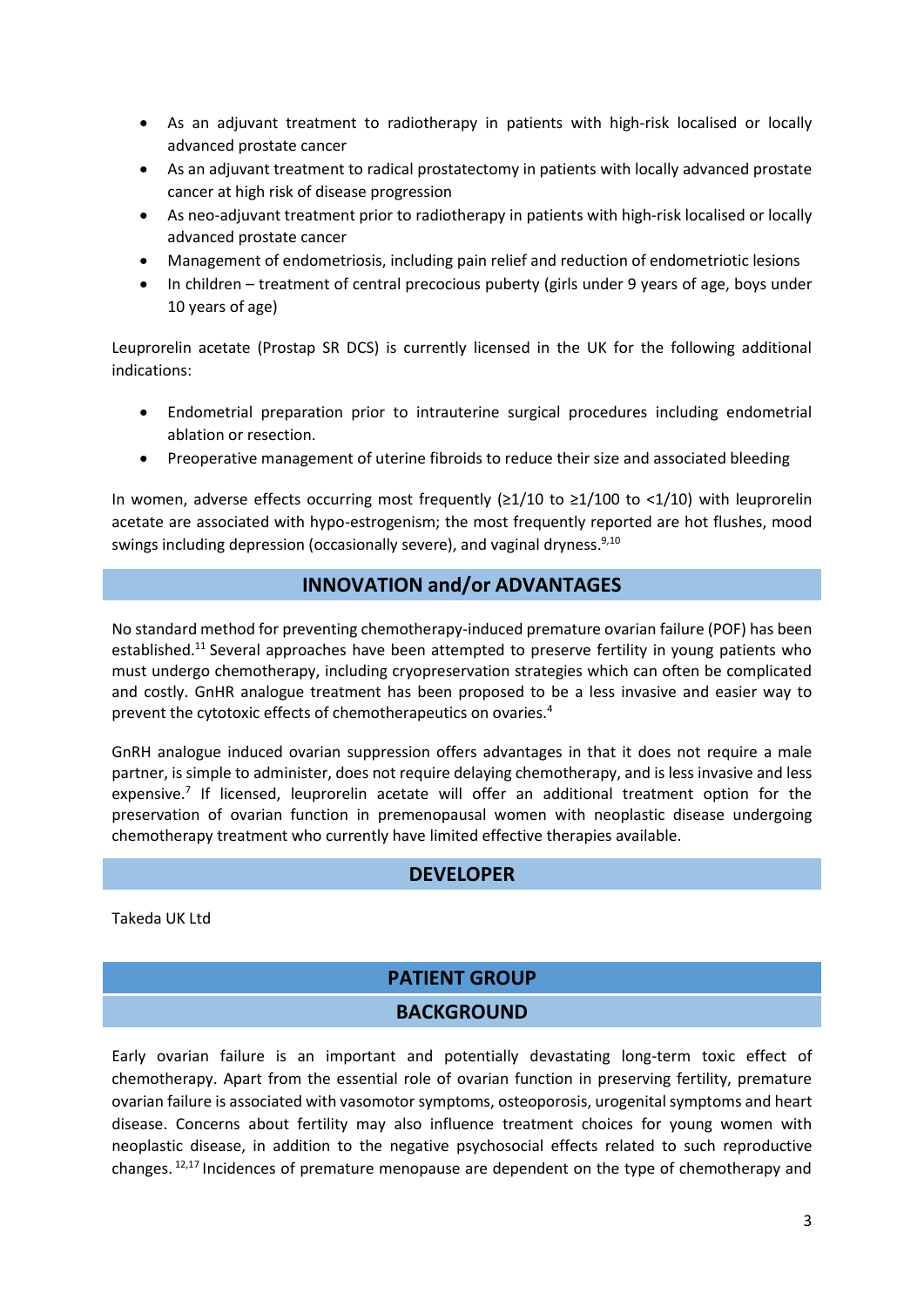the patient's age. Chemotherapy regimens are associated with an incidence of long-term amenorrhea of at least 40%, with a more pronounced effect being associated with the use of regimens containing a high cumulative dose of cyclophosphamide[.](#page-1-3)<sup>7</sup>

While breast cancer indications are the current focus of GnRH analogue research, additional studies have also evaluated their application for preservation of ovarian function in childhood cancer patients, ovarian cancer, systemic lupus erythematosus, and after hematopoietic cell transplantation (among others).  $13, 14, 15, 16$  Although there is no clear definition of chemotherapy-induced ovarian failure, irreversible amenorrhoea lasting for several months (>12 months) following chemotherapy and a follicle stimulating hormone level of ≥30 MIU/mL in the presence of a negative pregnancy test is considered an appropriate characterisation.<sup>17</sup>

#### <span id="page-3-0"></span>**CLINICAL NEED and BURDEN OF DISEASE**

Chemotherapy with alkylating agents, such as cyclophosphamide, is associated with the greatest risk of amenorrhoea.<sup>18</sup> Paclitaxel (Taxol), also used in the treatment of breast cancer, affects ovarian function to a lesser degree. Chemotherapy with cyclophosphamide, methotrexate and 5 fluorouracil has been shown to result in the loss of ovarian function in 33% of women under age 30, 50% of women aged 30-35, 75% of women aged 35-40, and 95% of women over age 40.<sup>19</sup>

The population likely to be eligible to receive leuprorelin acetate could not be estimated from available published sources. The company estimate that patients would require injections every month or every three months for the duration of chemotherapy treatment. However, as protection of fertility is not confirmed by preserving ovarian function in this way, the number of patients eligible for treatment are likely to be small.<sup>b</sup>

### **PATIENT PATHWAY**

#### **RELEVANT GUIDANCE**

#### **NICE GUIDANCE**

No relevant guidance identified.

#### **NHS ENGLAND and POLICY GUIDANCE**

- NHS England. 2013/14 NHS Standard Contract for Cancer: Chemotherapy (Adult). B15/S/A.
- NHS England. 2013/14 NHS Standard Contract for cancer: Radiotherapy (All Ages). B01/S/a.

#### <span id="page-3-1"></span>**OTHER GUIDANCE**

- Fertility Preservation in Patients with Cancer: ASCO Clinical Practice Guideline (Updated), 2018<sup>20</sup>
- The ESHRE Guideline Group on POI. ESHRE Guideline: Management of women with premature ovarian insufficiency, 2015<sup>21</sup>
- The Journal of Clinical Endocrinology & Metabolism. Treatment of Symptoms of the Menopause: An Endocrine Society Clinical Practice Guideline, 2015<sup>22</sup>

**.** 

**b** Information provided by company on UK PharmaScan.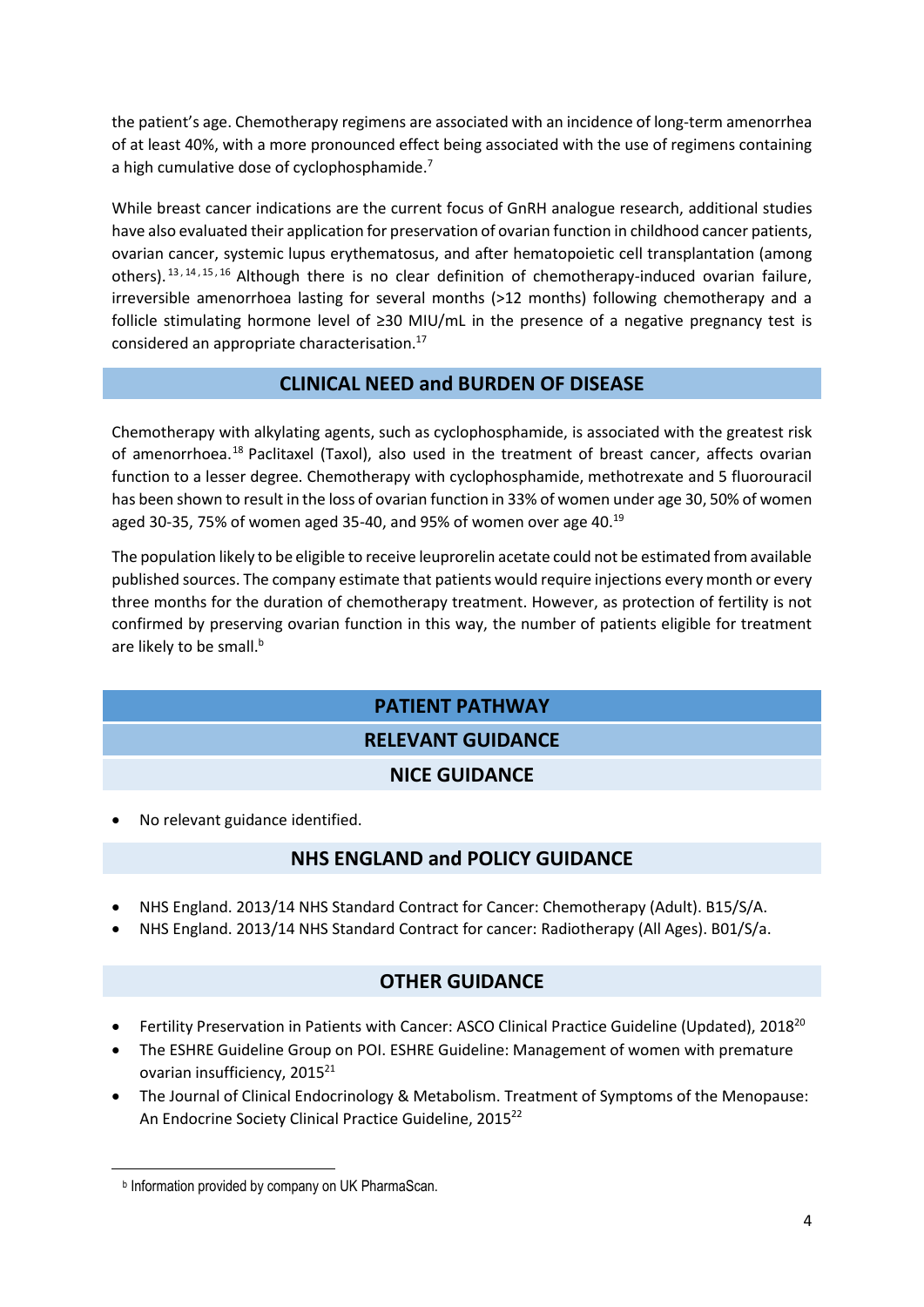#### **CURRENT TREATMENT OPTIONS**

Besides the fertility preservation methods that utilize assisted reproductive technologies such as embryo, oocyte, and ovarian tissue cryopreservation, another suggested strategy for fertility preservation is suppression of ovarian ovulatory function by GnHR agonist administration before and during chemotherapy.[12](#page-2-2) Goserelin acetate (Zoladex) and triptorelin acetate (Decapeptyl) are GnRH agonists currently licensed in the UK for a range of cancer indications with a similar mechanism of action to leuprorelin acetate.<sup>23,24</sup> In instances of operable breast cancer, both goserelin acetate and triptorelin acetate co-treatment with different regimens of chemotherapy have been trialled with inconsistent efficacy in the preservation of ovarian function. [12](#page-2-2)

However, a systematic review and meta-analysis to determine efficacy of GnRH agonists administered concurrently with chemotherapy for ovarian function preservation in premenopausal women undergoing chemotherapy for early stage breast cancer found that the use of GnRH agonists was associated with a higher rate of recovery of regular menses after 6 months and at least 12 months following the last chemotherapy cycle. The use of GnRH agonists was also associated with a higher number of pregnancies, although this outcome was not uniformly reported.<sup>25</sup>

Recently published clinical practice guidelines for fertility preservation in patients with cancer found there to be conflicting evidence to support the recommendation of GnRH agonists and other means of ovarian suppression for fertility preservation. When proven fertility preservation methods are not feasible, and in the setting of young women with breast cancer, GnRH agonists may be offered to patients in the hope of reducing the likelihood of chemotherapy induced ovarian insufficiency. As there is insufficient evidence regarding effectiveness, and further data establishing safety and long term efficacy are needed, it is recommended GnRH agonists should not yet be used in place of proven fertility preservation methods.[20](#page-3-1)

#### **EFFICACY and SAFETY**

There are currently no new clinical trials investigating leuprorelin acetate for the preservation of ovarian function in premenopausal women with neoplastic disease undergoing chemotherapy treatment.

| <b>Trial</b>        | POEMS, NCT00068601; cyclophosphamide + goserelin acetate; phase III                                                                                                                                                                                                                                |
|---------------------|----------------------------------------------------------------------------------------------------------------------------------------------------------------------------------------------------------------------------------------------------------------------------------------------------|
| <b>Sponsor</b>      | Southwest Oncology Group                                                                                                                                                                                                                                                                           |
| <b>Status</b>       | Published                                                                                                                                                                                                                                                                                          |
| Source of           | Publication <sup>5</sup> , Trial Registry <sup>6</sup>                                                                                                                                                                                                                                             |
| <b>Information</b>  |                                                                                                                                                                                                                                                                                                    |
| Location            | 3 EU countries (not including UK), Switzerland, Australia and New Zealand                                                                                                                                                                                                                          |
| <b>Design</b>       | Randomised, active-controlled                                                                                                                                                                                                                                                                      |
| <b>Participants</b> | n=257; aged 18-49 years; female; premenopausal; breast cancer stage I-IIIA<br>ER/PR-negative; to be treated with chemotherapy (CT)                                                                                                                                                                 |
| <b>Schedule</b>     | Randomized (1:1) to receive standard cyclophosphamide-containing CT with or<br>without monthly goserelin acetate administered at a dose of 3.6 mg<br>subcutaneously every 4 weeks beginning 1 week before the initial CT dose and<br>continued to within 2 weeks before or after the final CT dose |
| Follow-up           | Not stated                                                                                                                                                                                                                                                                                         |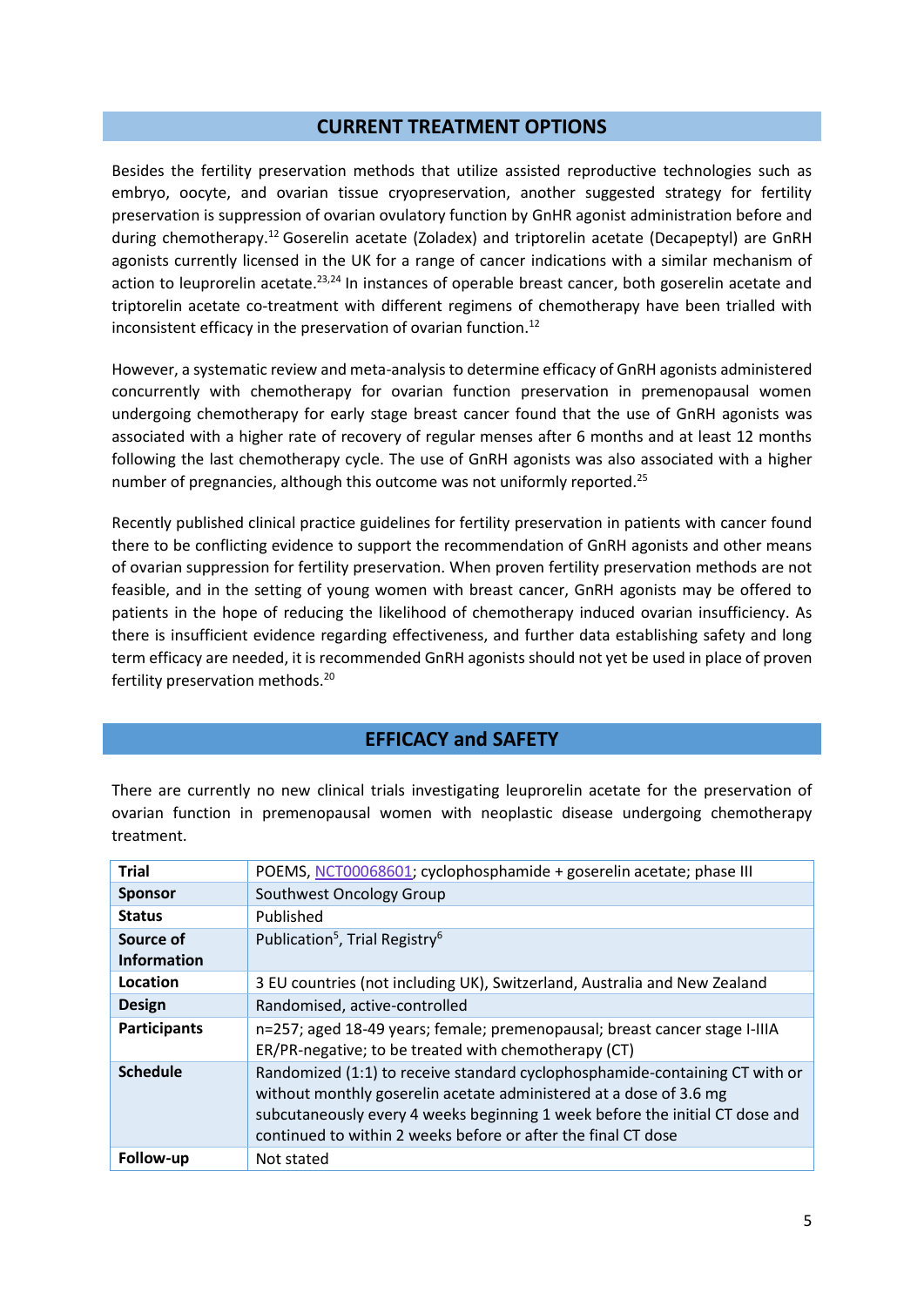| Primary<br><b>Outcomes</b>          | Rate of POF at 2 Years [Time frame: 2 years]<br>Ovarian failure at two years is defined as amenorrhea (absence of<br>menstrual bleeding) for the preceding six months AND the presence of<br>follicle-stimulating hormone (FSH) in the post-menopausal range                                                                                                                                                                                                                                                                                                                                                                                                                                                                                                                                            |
|-------------------------------------|---------------------------------------------------------------------------------------------------------------------------------------------------------------------------------------------------------------------------------------------------------------------------------------------------------------------------------------------------------------------------------------------------------------------------------------------------------------------------------------------------------------------------------------------------------------------------------------------------------------------------------------------------------------------------------------------------------------------------------------------------------------------------------------------------------|
| <b>Secondary</b><br><b>Outcomes</b> | Rate of Ovarian Dysfunction at 2 Years [Time frame: 2 years]<br>$\bullet$<br>Ovarian dysfunction is defined as amenorrhea for the preceding three<br>months and the presence of FSH, estradiol and/or inhibin B levels in the<br>postmenopausal range.<br>Rate of Ovarian Dysfunction at 1 Year [Time frame: 1 year]<br>٠<br>Ovarian dysfunction is defined as amenorrhea for the preceding three<br>months and the presence of FSH, estradiol and/or inhibin B levels in the<br>postmenopausal range.<br>Other – Ovarian Reserve at 1 and 2 years [Time frame: 1 and 2 years]<br>$\bullet$<br>Measurement of ovarian reserve will consist of "Day 2-4" levels of FSH,<br>estradiol and inhibin B during Month 12/13 and Month 24/25 (or if<br>amenorrheic, anytime during Month 12/13 and Month 24/25) |
| <b>Key Results</b>                  | Luteinizing hormone releasing hormone (LHRH) analog administration with CT<br>was associated with less POF and more pregnancies, with improved disease-<br>free survival and overall survival.                                                                                                                                                                                                                                                                                                                                                                                                                                                                                                                                                                                                          |
| <b>Adverse effects</b><br>(AEs)     | Of the 103 patients who could be evaluated for adverse events in the goserelin<br>group, 1 had a grade 4 toxic effect (thromboembolism) and 6 had grade 3 toxic<br>effects.                                                                                                                                                                                                                                                                                                                                                                                                                                                                                                                                                                                                                             |
| <b>Expected</b><br>reporting date   |                                                                                                                                                                                                                                                                                                                                                                                                                                                                                                                                                                                                                                                                                                                                                                                                         |

| <b>Trial</b>                 | PROMISE-GIM6, NCT00311636; triptorelin + chemotherapy; phase III                                                                                                                                                                                                                                                                                                                                                                                                                   |
|------------------------------|------------------------------------------------------------------------------------------------------------------------------------------------------------------------------------------------------------------------------------------------------------------------------------------------------------------------------------------------------------------------------------------------------------------------------------------------------------------------------------|
| <b>Sponsor</b>               | Gruppo Italiano Mammella (GIM)                                                                                                                                                                                                                                                                                                                                                                                                                                                     |
| <b>Status</b>                | Published                                                                                                                                                                                                                                                                                                                                                                                                                                                                          |
| Source of                    | Publication <sup>7</sup> , Trial Registry <sup>8</sup>                                                                                                                                                                                                                                                                                                                                                                                                                             |
| <b>Information</b>           |                                                                                                                                                                                                                                                                                                                                                                                                                                                                                    |
| Location                     | Italy                                                                                                                                                                                                                                                                                                                                                                                                                                                                              |
| <b>Design</b>                | Randomised, parallel assignment                                                                                                                                                                                                                                                                                                                                                                                                                                                    |
| <b>Participants</b>          | n=281; aged 18-45 years; female; premenopausal; breast cancer stage I-III; to<br>be treated with (neo)adjuvant CT                                                                                                                                                                                                                                                                                                                                                                  |
| <b>Schedule</b>              | Randomized (1:1) to receive CT with or without triptorelin administered<br>intramuscularly at a dose of 3.75 mg at least 1 week before the start of<br>chemotherapy and then every 4 weeks for the duration of chemotherapy.                                                                                                                                                                                                                                                       |
| Follow-up                    | 12 months                                                                                                                                                                                                                                                                                                                                                                                                                                                                          |
| Primary<br><b>Outcomes</b>   | Chemotherapy-induced early menopause as measured by follicle-<br>stimulating hormone, 17 beta estradiol levels, and menstrual activity<br>resumption at 1 year following the completion of chemotherapy                                                                                                                                                                                                                                                                            |
| Secondary<br><b>Outcomes</b> | Toxicity as measured by Common Toxicity Criteria at each chemotherapy<br>$\bullet$<br>course                                                                                                                                                                                                                                                                                                                                                                                       |
| <b>Key Results</b>           | The clinical and tumor characteristics of the 133 patients randomized to<br>chemotherapy alone and the 148 patients randomized to chemotherapy plus<br>triptorelin were similar. Twelve months after the last cycle of chemotherapy<br>(last follow-up, August 18, 2009), the rate of early menopause was 25.9% in<br>the chemotherapy-alone group and 8.9% in the chemotherapy plus triptorelin<br>group, an absolute difference of -17% (95% confidence interval, -26% to -7.9%; |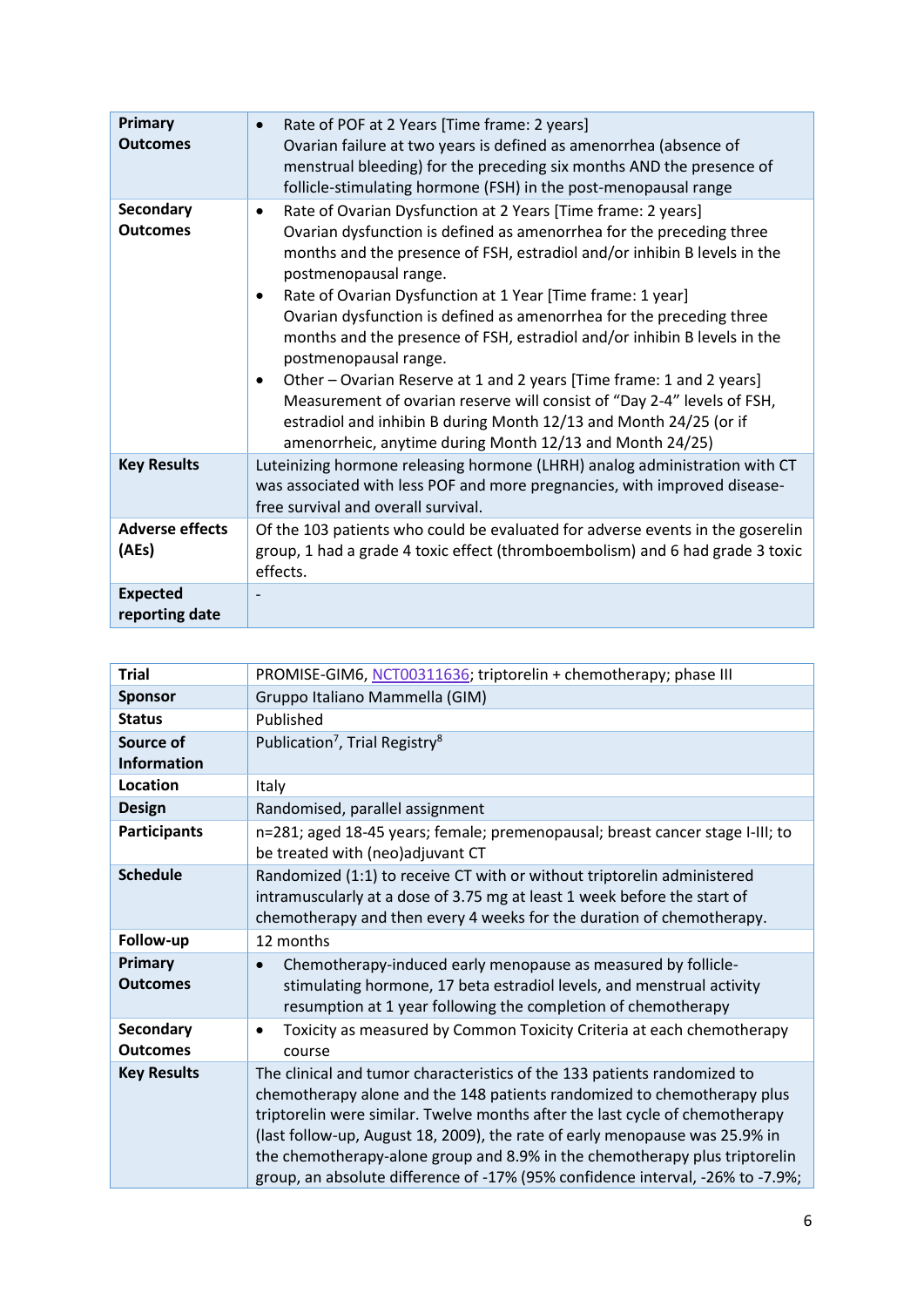|                                 | P < .001). The odds ratio for treatment-related early menopause was 0.28 (95%<br>confidence interval, 0.14 to 0.59; $P < .001$ ). |
|---------------------------------|-----------------------------------------------------------------------------------------------------------------------------------|
| <b>Adverse effects</b><br>(AEs) | Not stated                                                                                                                        |
| Expected<br>reporting date      |                                                                                                                                   |

#### **ESTIMATED COST and IMPACT**

#### **COST**

Leuprorelin acetate (Prostap SR DCS) is already marketed in the UK; 1 x 3.75mg powder and solvent for suspension for injection pre-filled syringe has a NHS indicative price of £75.24. Leuprorelin acetate (Prostap 3 DCS) is additionally marketed in the UK; 1 x 11.25mg powder and solvent for suspension for injection pre-filled syringe has a NHS indicative price of £225.72.<sup>26</sup>

#### **IMPACT – SPECULATIVE**

#### **IMPACT ON PATIENTS AND CARERS**

- $\Box$  Reduced mortality/increased length of survival
- $\boxtimes$  Reduced symptoms or disability

□ No impact identified

#### **IMPACT ON HEALTH and SOCIAL CARE SERVICES**

- 
- ☐ Increased use of existing services ☐ Decreased use of existing services
- ☐ Re-organisation of existing services ☐ Need for new services
- 

 $\boxtimes$  None identified

#### **IMPACT ON COSTS and OTHER RESOURCE USE**

☐ Increased drug treatment costs ☐ Reduced drug treatment costs

☒ Other: *uncertain unit cost* ☐ None identified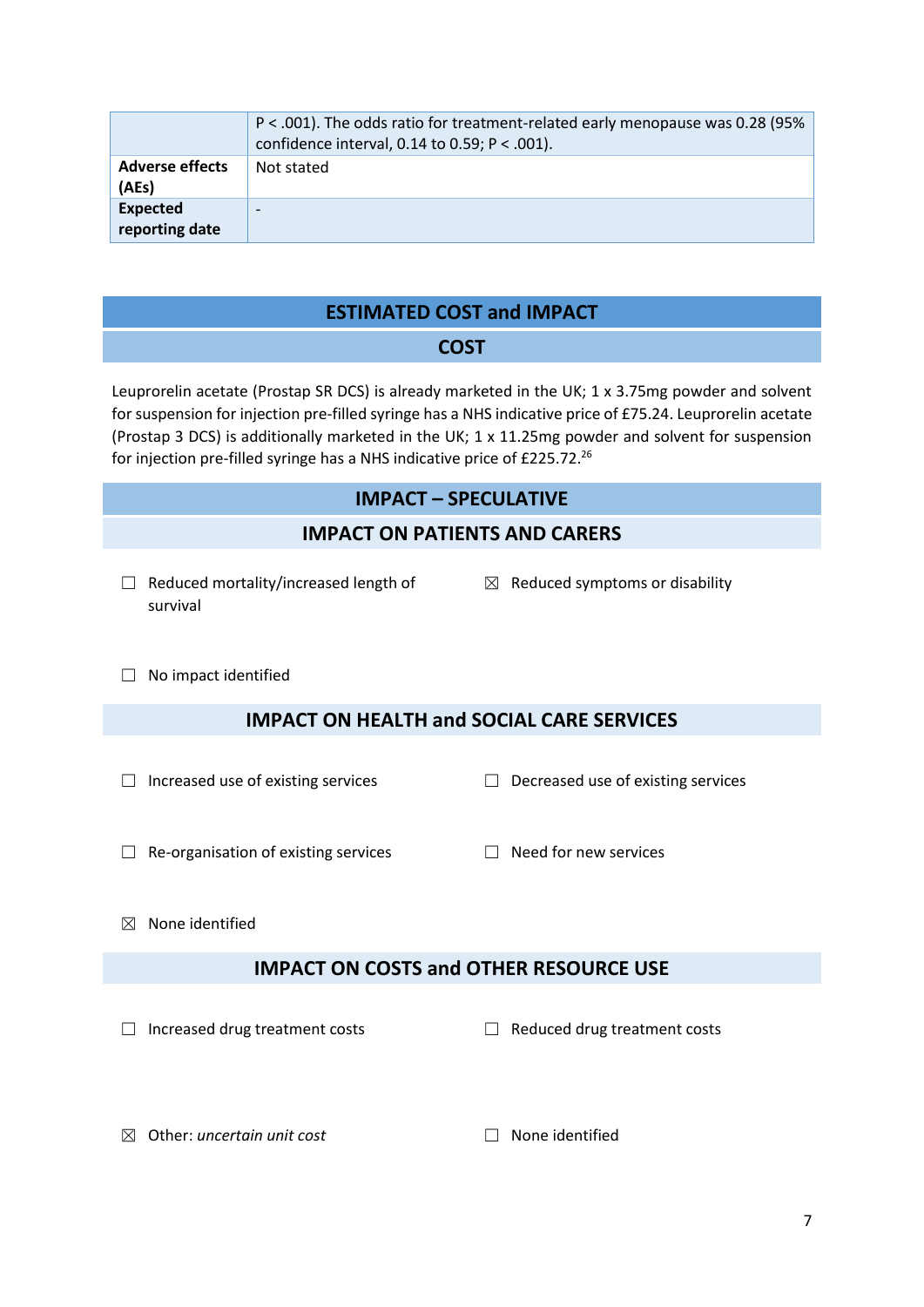#### **OTHER ISSUES**

 $\boxtimes$  Clinical uncertainty or other research question identified: *insufficient evidence regarding effectiveness, further data establishing safety and long-term efficacy needed*

**.** 

☐ None identified

#### **REFERENCES**

<sup>1</sup> Wilson AC, Meethal SV, Bowel RL and Atwood CS. Leuprolide acetate: a drug of diverse clinical applications. *Expert Opinion on Investigational Drugs*. 2007; 11: 1851-1863. Available from: <https://doi.org/10.1517/13543784.16.11.1851> [Accessed 9th July 2018]

<sup>2</sup> Blumenfeld Z. How to preserve fertility in young women exposed to chemotherapy? The role of GnRH agonist co-treatment in addition to cryopreservation of embrya, oocytes, or ovaries. *Oncologist*. 2007; 12(9): 1044– 1054. Available from:<https://doi.org/10.1634/theoncologist.12-9-1044>

3 Imai A, Sugiyama M, Furui T, et al. Direct protection by a gonadotropin-releasing hormone analog from doxorubicin-induced granulosa cell damage. *Gynecologic and Obstetric Investigation*. 2007; 63(2): 102–6. <https://doi.org/10.1159/000096062>

4 Song G, Gao H, and Yuan Z. Effect of leuprolide acetate on ovarian function after cyclophosphamide– doxorubicin-based chemotherapy in premenopausal patients with breast cancer: results from a phase II randomized trial. *Medical Oncology*. 2013; 30(667). Available from: [https://doi.org/10.1007/s12032-013-0667-](https://doi.org/10.1007/s12032-013-0667-8) [8](https://doi.org/10.1007/s12032-013-0667-8)

<sup>5</sup> Moore HCF, Unger JP, Phillips K-A et al. Goserelin for Ovarian Protection during Breast-Cancer Adjuvant Chemotherapy. *The New England Journal of Medicine*. 2015; 372: 923-932. Available from: <https://doi.org/10.1056/NEJMoa1413204>

<sup>6</sup> ClinicalTrials.gov. *S0230 Goserelin in Preventing Ovarian Failure in Women Receiving Chemotherapy for Breast*  Cancer. Available from: <https://clinicaltrials.gov/ct2/show/NCT00068601> [Accessed 10th July 2018] Last updated 4th April 2017

 $^7$  del Mastro L, Boni L, Michelloti A et al. Chemotherapy regimens are associated with an incidence of long-term amenorrhea of at least 40%, with a more pronounced effect being associated with the use of regimens containing a high cumulative dose of cyclophosphamide. *Journal of the American Medical Association*. 2011; 306(3): 269-276. Available from[: https://doi.org/10.1001/jama.2011.991](https://doi.org/10.1001/jama.2011.991)

<sup>8</sup> ClinicalTrials.gov. *Triptorelin in Preventing Early Menopause in Premenopausal Women Who Are Receiving Chemotherapy for Stage I, Stage II, or Stage III Breast Cancer That Has Been Removed By Surgery*. Available from: <https://clinicaltrials.gov/ct2/show/NCT00311636> [Accessed 10th July 2018] Last updated 26th June 2013

<sup>9</sup> electronic Medicines Compendium (eMC). *Prostap 3 DCS*. Available from: <https://www.medicines.org.uk/emc/product/4651/smpc> [Accessed 9th July 2018]

<sup>10</sup> electronic Medicines Compendium (eMC). *Prostap SR DCS*. Available from: <https://www.medicines.org.uk/emc/product/4650/smpc> [Accessed 9th July 2018]

<sup>11</sup> Poggio F, Levaggi A and Lambertini M. Chemotherapy-induced premature ovarian failure and its prevention in premenopausal breast cancer patients. *Expert Review of Quality of Life in Cancer Care*. 2016; 1: 5-7. Available from[: https://doi.org/10.1080/23809000.2016.1139458](https://doi.org/10.1080/23809000.2016.1139458)

<sup>12</sup> Bedoschi G, Turan V and Oktay K. Utility of GnRH-agonists for Fertility Preservation in Women With Operable Breast Cancer: Is It Protective? *Current Breast Cancer Reports*. 2013; 5(4): 302-308. Available from: <https://doi.org/10.1007/s12609-013-0123-y>

<sup>13</sup> Osborne SE and Detti L. GnRH-analogues for ovarian protection in childhood cancer patients: how adult hypotheses are relevant in prepubertal females. *Current Drug Targets*. 2013; 14(8): 856-863. Available from: <https://doi.org/10.2174/1389450111314080005>

<sup>14</sup> So W-K, Cheng J-C, Poon S-L, and Leung P. Gonadotropin‐releasing hormone and ovarian cancer: a functional and mechanistic overview. *Federation of European Biochemical Societies Journal*. 2008; 22: 5496-5511. Available from[: https://doi.org/10.1111/j.1742-4658.2008.06679.x](https://doi.org/10.1111/j.1742-4658.2008.06679.x)